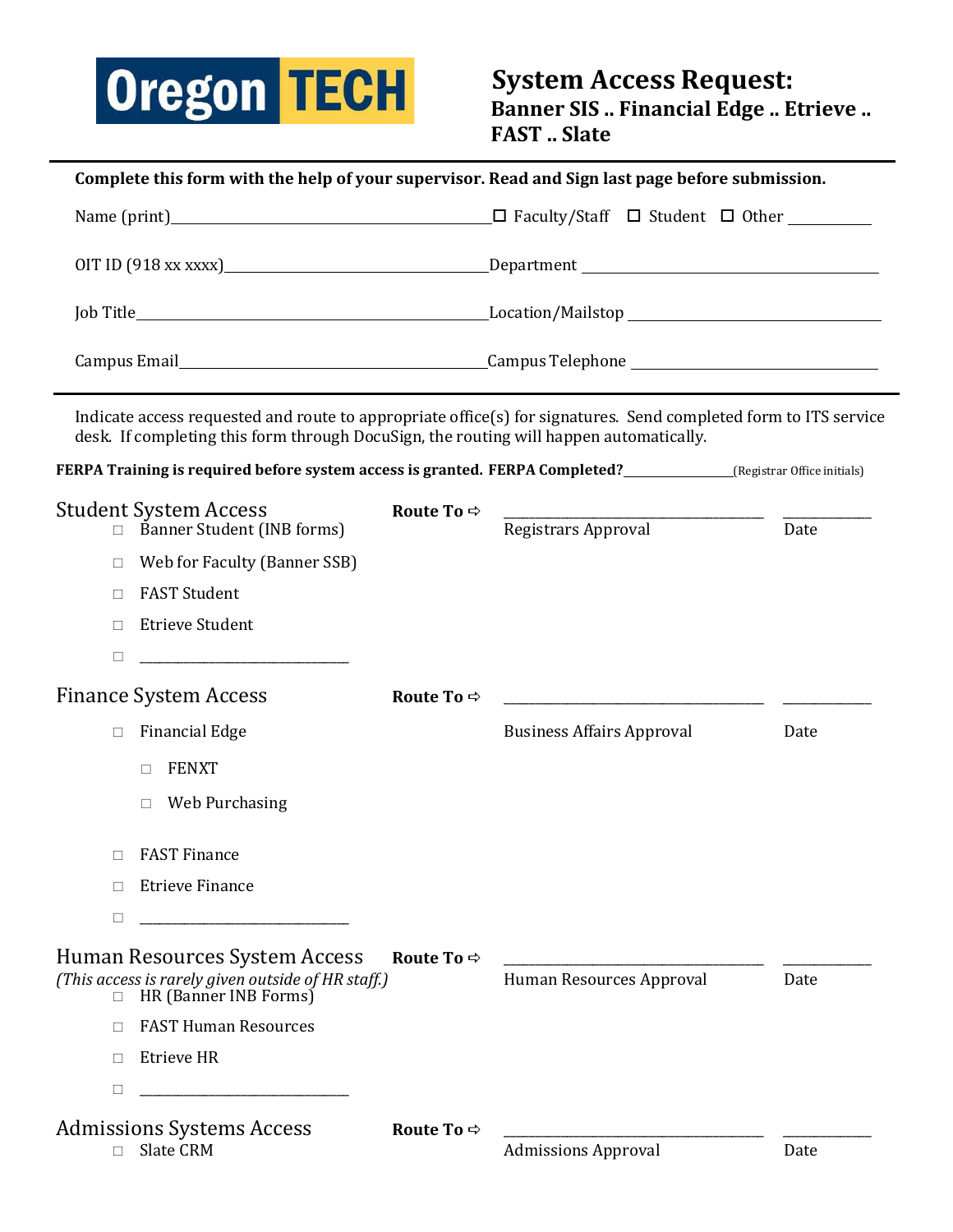#### **Reason for needing access**

| □ | Current employee (not changing depts) needing additional access. Replicate:                                                 |  |  |
|---|-----------------------------------------------------------------------------------------------------------------------------|--|--|
|   | Reason for additional access:                                                                                               |  |  |
|   | Employee is replacing previous employee - replicate their access                                                            |  |  |
|   | Employee is in a newly created position within Oregon Tech.<br>Employee's access should be set up similar to this employee: |  |  |
|   | Revoke existing department access on<br>Employee moving to a different department on                                        |  |  |
|   | Replicate this employee's access:                                                                                           |  |  |

### **Financial Edge role(s) - check appropriate boxes below if you selected Financial Edge boxes on first page**

#### **Common roles**: **For BAO employees**: **Unique roles**:

 $\Box$  Credit Card Custodian  $\Box$   $\Box$  Accounts Payable  $\Box$   $\Box$  ITS Administrator

 $\Box$  Executive Assistant  $\Box$   $\Box$  Accounts Receivable  $\Box$  USSE Payroll

- $\Box$  Budget Authority  $\Box$  Budget Office □ Journal Entry
	-
	-
- Other\_\_\_\_\_\_\_\_\_\_\_\_\_\_ Grants Management

- $\Box$  \* Office Manager  $\Box$  Purchasing  $\Box$  Purchasing  $\Box$  FENXT Administrator
	-
	-
	- USSE Financial Reporting
	- $\Box$  General Accounting  $\Box$   $\Box$  USSE Treasury

\* Account strings for Office Managers: \_\_\_\_\_\_\_\_\_\_\_\_\_\_\_\_\_\_\_\_\_\_\_\_\_\_\_\_\_\_\_\_\_\_\_\_\_\_\_\_\_\_\_\_\_\_\_\_\_\_\_\_\_\_\_\_\_\_

 $\Box$  Budget Authority – Grant Only

### **Etrieve access – list details if any Etrieve boxes were checked on first page**

Content areas, workflows or other: \_\_\_\_\_\_\_\_\_\_\_\_\_\_\_\_\_\_\_\_\_\_\_\_\_\_\_\_\_\_\_\_\_\_\_\_\_\_\_\_\_\_\_\_\_\_\_\_\_\_\_\_\_\_\_\_\_\_\_\_\_

 *[Common Areas: Athletics, BAO Accts Payable, BAO Procurement card, BAO Vendors, Students]* 

View only or Add/Edit access: \_\_\_\_\_\_\_\_\_\_\_\_\_\_\_\_\_\_\_\_\_\_\_\_\_\_\_\_\_\_\_\_\_\_\_\_\_\_\_\_\_\_\_\_\_\_\_\_\_\_\_\_\_\_\_\_\_\_\_\_\_\_\_\_\_

**Slate details - list role(s) if Slate box was checked on first page** *(Admissions office may edit this information)*

\_\_\_\_\_\_\_\_\_\_\_\_\_\_\_\_\_\_\_\_\_\_\_\_\_\_\_\_\_\_\_\_\_\_\_\_\_\_\_\_\_\_\_\_\_\_\_\_\_\_\_\_\_\_\_\_\_\_\_\_\_\_\_\_\_\_\_\_\_\_\_\_\_\_\_\_\_\_\_\_\_\_\_\_\_\_\_\_\_\_\_\_

**\_\_\_\_\_\_\_\_\_\_\_\_\_\_\_\_\_\_\_\_\_\_\_\_\_\_\_\_\_\_\_\_\_\_\_\_\_\_\_\_\_\_\_\_\_\_\_\_\_\_\_\_\_\_\_\_\_\_\_\_\_\_\_\_\_\_\_\_\_\_\_\_\_\_\_\_\_\_\_\_\_\_\_\_\_\_\_\_\_\_\_\_**

Role(s) or permission needed: \_\_\_\_\_\_\_\_\_\_\_\_\_\_\_\_\_\_\_\_\_\_\_\_\_\_\_\_\_\_\_\_\_\_\_\_\_\_\_\_\_\_\_\_\_\_\_\_\_\_\_\_\_\_\_\_\_\_\_\_\_\_\_\_\_

### **Additional access instructions:**

| <b>Department Head - Supervisor - Sponsor Access Approval</b>                                                                                                                                                                      |        |  |  |  |
|------------------------------------------------------------------------------------------------------------------------------------------------------------------------------------------------------------------------------------|--------|--|--|--|
|                                                                                                                                                                                                                                    | Date:  |  |  |  |
| <b>Print Name:</b> The contract of the contract of the contract of the contract of the contract of the contract of the contract of the contract of the contract of the contract of the contract of the contract of the contract of | Title: |  |  |  |